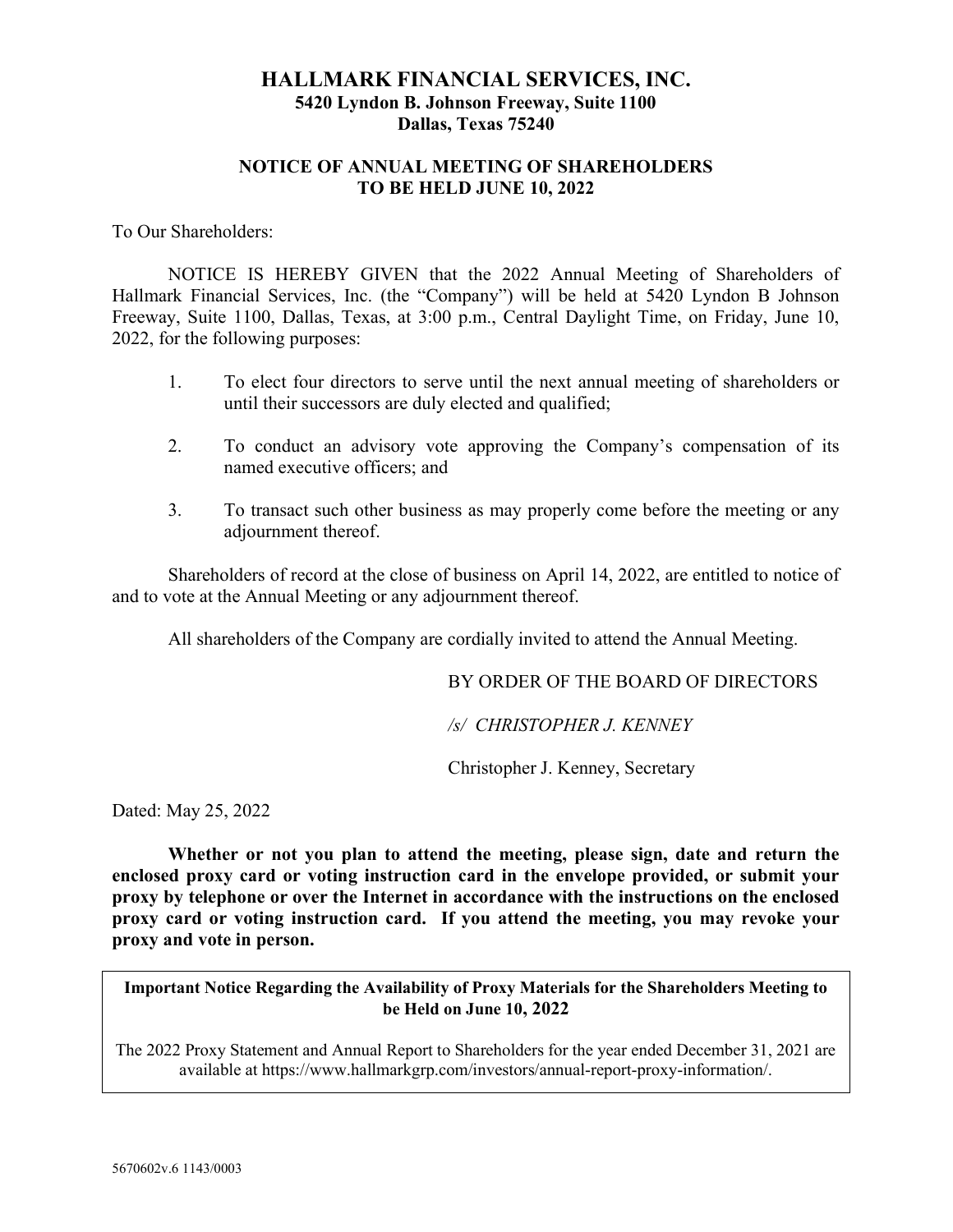# HALLMARK FINANCIAL SERVICES, INC. 5420 Lyndon B. Johnson Freeway, Suite 1100 Dallas, Texas 75240

# PROXY STATEMENT **FOR** ANNUAL MEETING OF SHAREHOLDERS TO BE HELD JUNE 10, 2022

## SOLICITATION AND REVOCABILITY OF PROXIES

 This Proxy Statement is furnished in connection with the solicitation of proxies by the Board of Directors (the "Board") of Hallmark Financial Services, Inc., a Nevada corporation (the "Company"), to be voted at the 2022 Annual Meeting of Shareholders (the "Annual Meeting") to be held on Friday, June 10, 2022, at the time and place and for the purposes set forth in the accompanying Notice of Annual Meeting of Shareholders (the "Notice"), and at any adjournment thereof. When proxies in the accompanying form are properly executed and received, the shares represented thereby will be voted at the Annual Meeting in accordance with the directions noted thereon. If no direction is indicated on the proxy, the shares represented thereby will be voted FOR the election of each of the nominees for director, FOR the approval of the Say-On-Pay Resolution (defined below), and in the discretion of the proxy holder on any other matter that may properly come before the meeting.

 Submitting a proxy will not affect a shareholder's right to vote in person at the Annual Meeting. Any shareholder who gives a proxy may revoke it at any time before it is exercised by delivering written notice of revocation to the Company, by substituting a new proxy executed on a later date, or by making a written request in person at the Annual Meeting that the proxy be returned. However, mere attendance at the Annual Meeting will not revoke the proxy.

 All expenses of preparing, assembling and mailing this Proxy Statement and the enclosed materials and all costs of soliciting proxies will be paid by the Company. In addition to solicitation by mail, proxies may be solicited by officers and regular employees of the Company by telephone or in person. Such officers and employees who solicit proxies will receive no compensation for their services other than their regular salaries. Arrangements will also be made with brokerage houses and other custodians, nominees and fiduciaries to forward solicitation materials to the beneficial owners of shares they hold, and the Company may reimburse them for reasonable out-of-pocket expenses they incur in forwarding these materials.

 The principal executive offices of the Company are located at 5420 Lyndon B. Johnson Freeway, Suite 1100, Dallas, Texas 75240. The Company's mailing address is the same as that of its principal executive offices.

 This Proxy Statement and the accompanying form of proxy are first being mailed or given to shareholders on or about May 25, 2022. A copy of the Company's Annual Report to Shareholders for the fiscal year ended December 31, 2021, is enclosed herewith. Such Annual Report does not constitute a part of the materials used for the solicitation of proxies.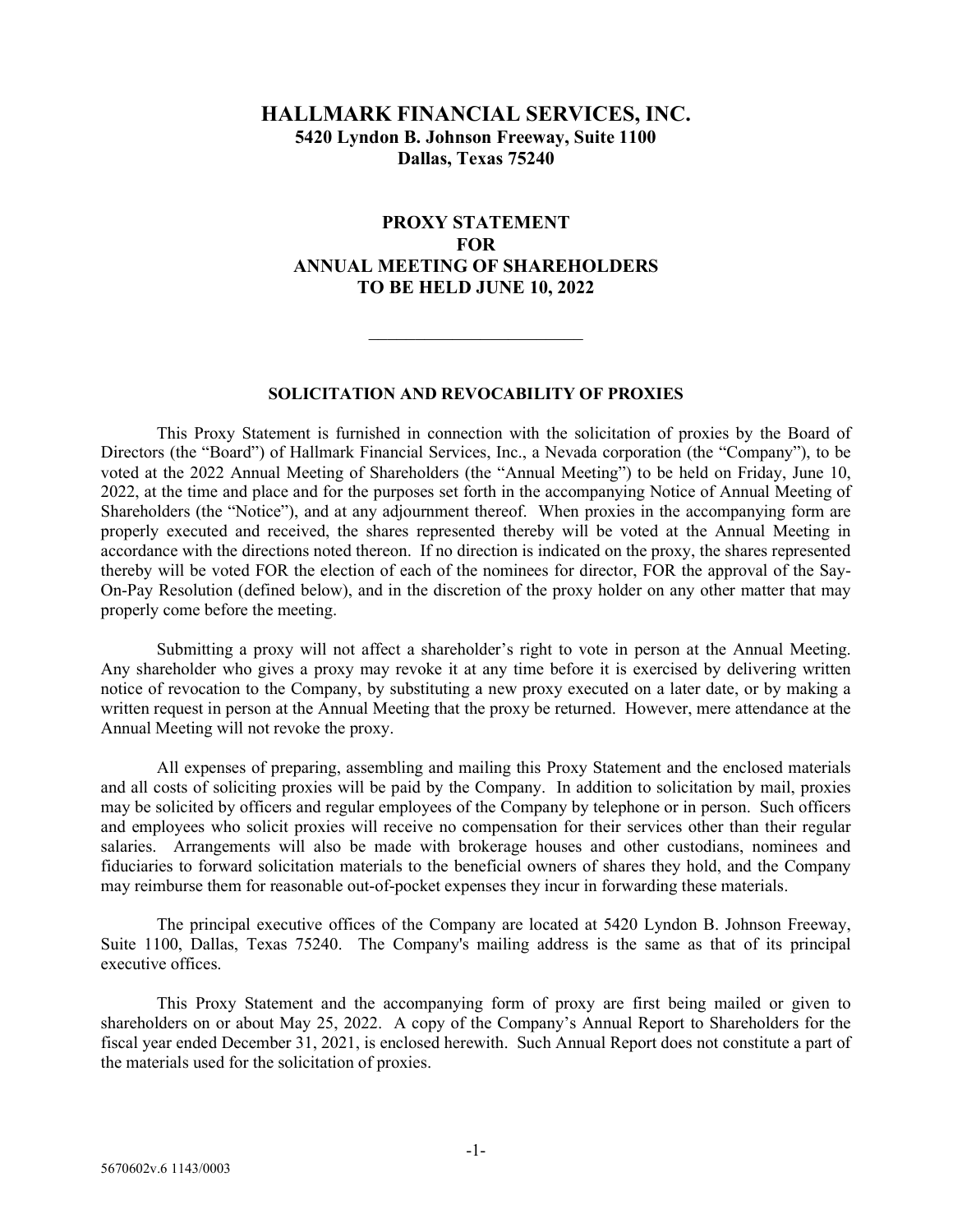### PURPOSES OF THE MEETING

At the Annual Meeting, the shareholders of the Company will consider the following matters:

- 1. Election of four directors to serve until the next annual meeting of shareholders or until their successors are duly elected and qualified;
- 2. An advisory vote on a resolution approving the Company's compensation of its executive officers (the "Say-On-Pay Resolution"); and
- 3. Such other business as may properly come before the meeting or any adjournment thereof.

## QUORUM AND VOTING

 The record date for the determination of shareholders entitled to notice of and to vote at the Annual Meeting was the close of business on April 14, 2022 (the "Record Date"). On the Record Date, there were 18,172,467 shares of common stock of the Company, par value \$0.18 per share (the "Common Stock"), issued and outstanding, each of which is entitled to one vote on all matters to be acted upon at the Annual Meeting. There are no cumulative voting rights. The presence, in person or by proxy, of holders of one-third of the outstanding shares of Common Stock entitled to vote at the meeting is necessary to constitute a quorum to transact business. If the number of nominees exceeds the number of directors to be elected, then directors will be elected by a plurality of the votes cast. Otherwise, the election of each director will require the affirmative vote of the holders of a majority of the shares of Common Stock actually voted. The affirmative vote of the holders of a majority of the shares actually voted will also be required for approval of the Say-On-Pay Resolution and all other matters to come before the Annual Meeting.

 Abstentions and broker non-votes will be counted solely for purposes of determining whether a quorum is present at the Annual Meeting. Pursuant to the Bylaws of the Company, abstentions and broker non-votes will not be counted in determining the number of shares voted on any matter. Therefore, abstentions and broker non-votes will have no effect on the election of directors or the approval of any other matter submitted to a vote of the shareholders at the Annual Meeting.

## ELECTION OF DIRECTORS (Item 1)

 At the Annual Meeting, four directors will be elected for a term expiring at the 2023 annual meeting of the Company's shareholders or when their successors are elected and qualified. Cumulative voting is not permitted in the election of directors. If the number of nominees exceeds the number of directors to be elected, then directors will be elected by a plurality of the votes cast. Otherwise, the election of each director will require the affirmative vote of the holders of a majority of the shares of Common Stock actually voted. An incumbent director who is nominated but does not receive the affirmative vote of a majority of the shares actually voted will continue to serve as a director until deemed removed on the earlier of (a) ninety (90) days following the date of the Annual Meeting, or (b) the date on which the remaining directors select an individual to fill the prospective vacancy.

 The Board has proposed the following slate of nominees for election as directors at the Annual Meeting. None of the nominees was selected on the basis of any special arrangement or understanding with any other person. None of the nominees bears any family relationship to any other nominee or to any other executive officer of the Company. The Board has determined that all of its nominees other than Mark E. Schwarz meet the current independence requirements of The Nasdaq Stock Market ("Nasdaq").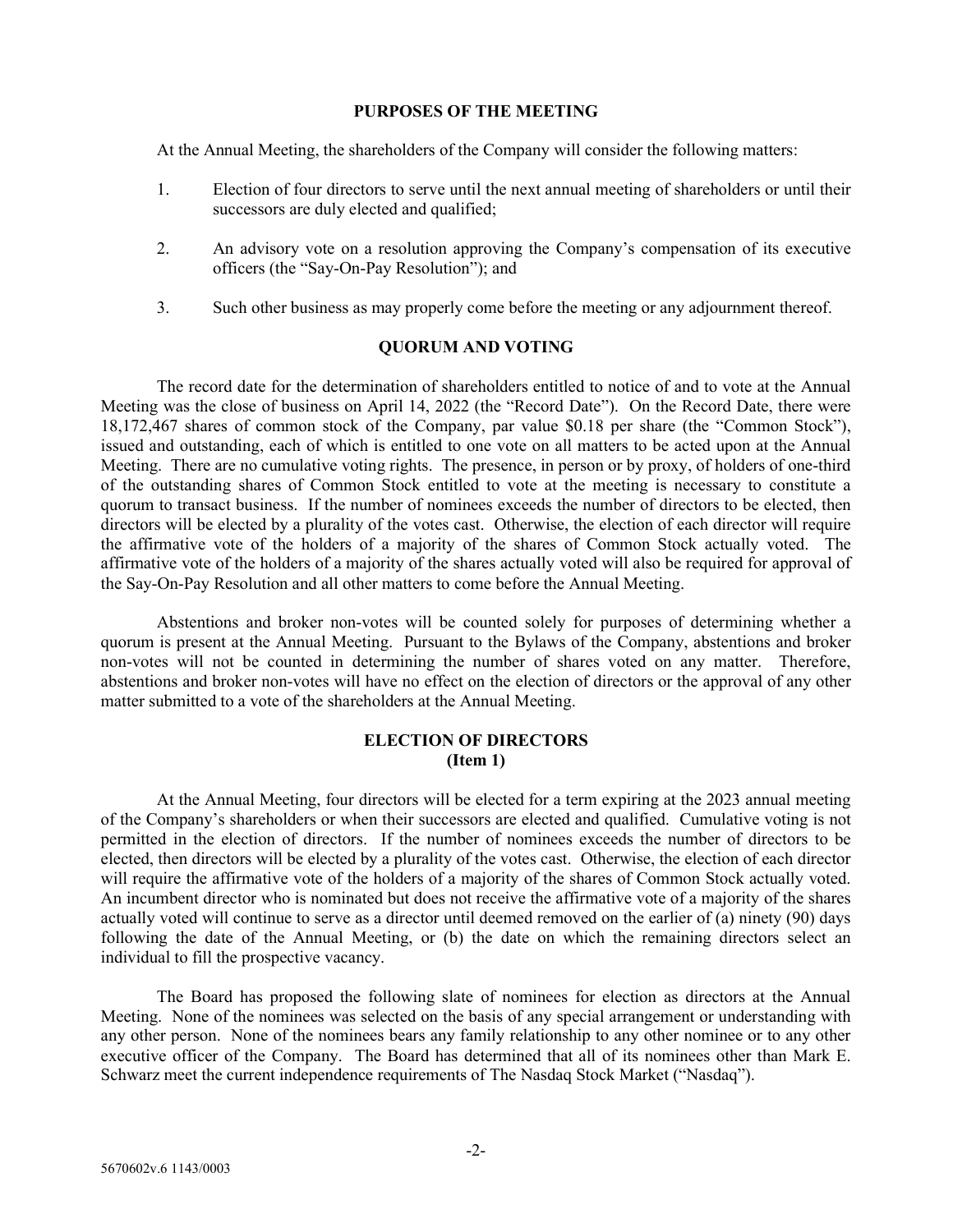In the absence of instructions to the contrary, shares represented by proxy will be voted FOR the election of each nominee named below. Each nominee has accepted nomination and agreed to serve if elected. If any nominee becomes unable to serve before election, shares represented by proxy may be voted for the election of a substitute nominee designated by the Board.

| Name            | $\mathbf{Age}$ | <b>Director</b><br><b>Since</b> | <b>Current Position(s) with the Company</b>                        |
|-----------------|----------------|---------------------------------|--------------------------------------------------------------------|
| Mark E. Schwarz | 61             | 2001                            | Director, Executive Chairman and Chief<br><b>Executive Officer</b> |
| Scott T. Berlin | 52             | 2001                            | Director                                                           |
| Mark E. Pape    | 71             | 2016                            | Director                                                           |
| Doug Slape      | 56             | n/a                             | Nominee                                                            |

### The Board recommends a vote FOR election of each nominee below.

Mark E. Schwarz was elected Executive Chairman of the Company in August 2006 and became President and Chief Executive Officer on February 12, 2021. He previously served as Chief Executive Officer of the Company from January, 2003 until August, 2006, and as President from November 2003 through March 2006. Since 1993, Mr. Schwarz has indirectly controlled Newcastle Partners, L.P., a private investment firm. Mr. Schwarz presently serves as Chairman of the boards of directors of Rave Restaurant Group, Inc., an operator and franchisor of pizza restaurants; and Wilhelmina International, Inc., a model management and talent representation company. He also serves as a director of various privately held companies. The Board believes that Mr. Schwarz should serve as a director of the Company due to his extensive business and investment expertise, broad director experience and significant direct and indirect shareholdings in the Company. (See, *Principal Shareholders and Stock Ownership of Management.*)

Scott T. Berlin has since June 2017 served as the President of Mason Structural Steel, LLC, a fabricator of structural steel and distributor of building products. From 2016 to 2017, he was the Director of Business Development of Ullman Oil Company, LLC, a supplier of heating oil, commercial fuels, industrial lubricants, greases and coolants. During portions of 2015, Mr. Berlin served in a financial restructuring role as President of JC Fodale Energy Services, LLC, an oilfield services company. Subsequently, in February 2016, JC Fodale Energy Services, LLC filed a voluntary petition for liquidation under Chapter 7 of the United States Bankruptcy Code. From 1997 to 2015, he was a Managing Director and principal of Brown, Gibbons, Lang & Company, an investment banking firm serving middle market companies, where he focused on the corporate finance and mergers/acquisitions practice. Prior to joining Brown, Gibbons, Lang & Company, Mr. Berlin was a lending officer in the Middle Market Group at The Northern Company. The Board believes that Mr. Berlin should serve as a director of the Company due to his general background in investment banking and his particular experience in advising public and private companies and their boards in merger, acquisition and financing transactions.

Mark E. Pape has served, since September 2021, as the Chief Financial Officer of Factory Intelligent Solutions, LLP, the parent company of LossExpress, LLP, a provider of total claims loss software solutions for auto insurers. Previously, he had served as the Chairman of the boards of directors of H2Options, Inc., a water conservation design/installation firm, since 2009, and U.S. Rain Group, Inc., a private equity company investing in water conservation opportunities, since 2013. He is also currently a director and chairman of the audit committee of Wilhelmina International, Inc., a model management and talent representation company. He served as the Chief Financial Officer of Oryon Technologies, Inc., a lighting technology company, from 2010 to 2014, and as a director from 2012 to January 2014. Oryon Technologies, Inc. filed a petition under Chapter 11 of the federal Bankruptcy Code in May 2014. Mr. Pape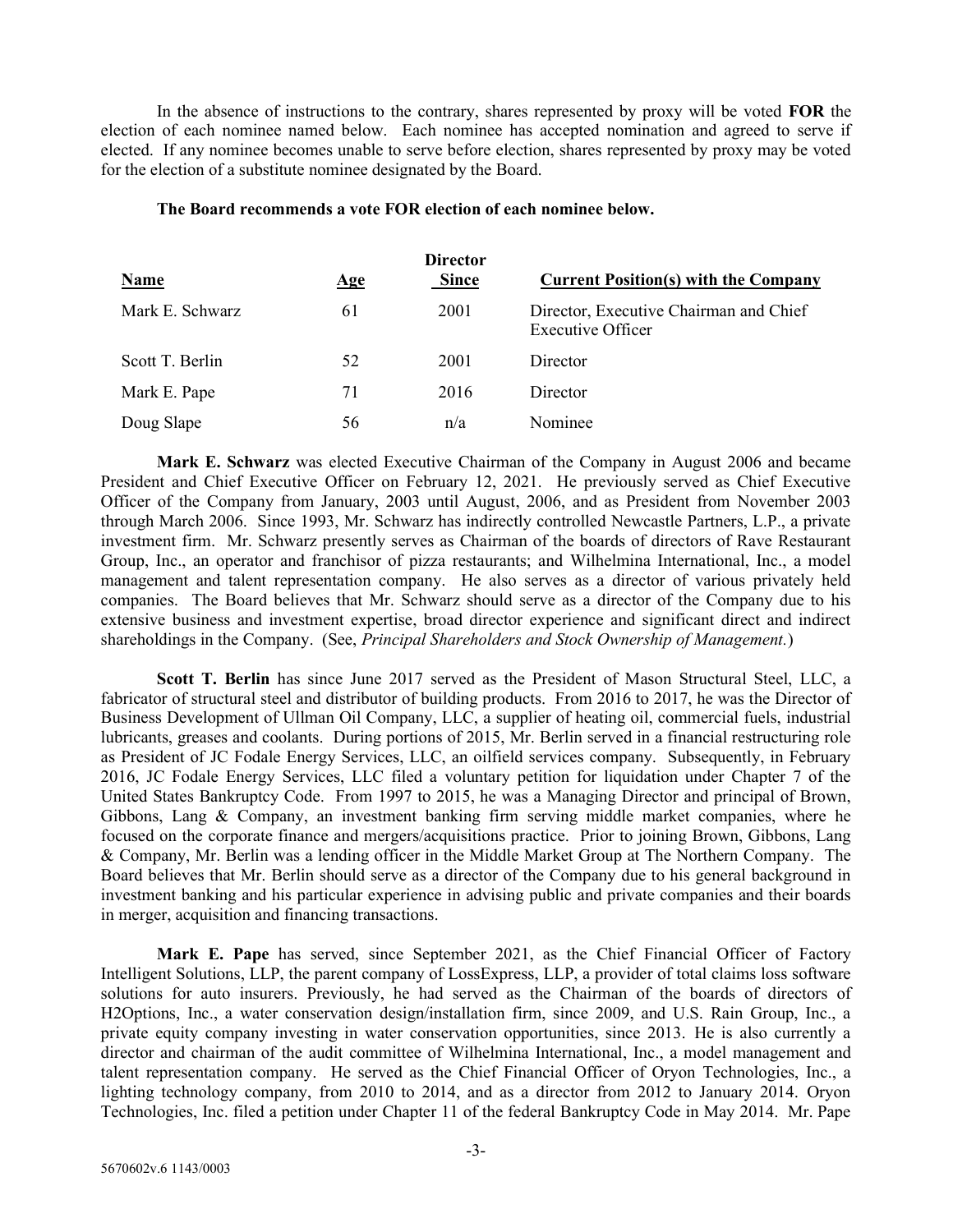served as a partner at Tatum LLC, an executive services firm, from 2008 to 2009. From 2005 to 2007, he served as Executive Vice President and Chief Financial Officer at Affirmative Insurance Holdings, Inc., a property/casualty insurance company specializing in non-standard automobile insurance, and served on its board of directors and audit committee from 2004 to 2005. Mr. Pape served as the Chief Financial Officer of HomeVestors of America, Inc., a franchisor of home acquisition services, during 2005; as President and Chief Executive Officer of R.E. Technologies, Inc., a provider of software tools to the housing industry, from 2002 to 2005; as Senior Vice President and Chief Financial Officer of LoanCity.com, a start-up e-commerce mortgage bank, from 1999 to 2001; as Vice President-Planning for Torchmark Corporation, a life/health insurance holding company, from 1998 to 1999; as Senior Vice President and Chief Financial Officer of United Dental Care, Inc., a dental benefits insurance company, from 1995 to 1997; and as Executive Vice President and Chief Financial Officer of American Income Holding, Inc., a life insurance company, from 1991 to 1994. Previously, Mr. Pape was engaged in investment banking from 1979 to 1991 with First City National Bank of Houston, Merrill Lynch Capital Markets Group, the First Boston Corporation and then Bear, Stearns & Co. He began his career in 1974 as an auditor with KPMG LLP. He is a certified public accountant licensed in Texas. The Board believes that Mr. Pape should serve as a director due to his leadership and operational skills developed as a business executive, his background in finance and financial services, and his experience as a director of both private and public companies.

 Doug Slape recently retired from the Texas Department of Insurance, the state agency regulating the Texas insurance market, after a career spanning more than 33 years. Most recently, Mr. Slape served as the Chief Deputy Commissioner of TDI from 2018 to 2022. He was also Acting Commissioner of Insurance from 2020 to 2021. Previously, Mr. Slape had served as Deputy Commissioner of Financial Regulation (2015-2018), Chief Financial Analyst (2007-2015), and Assistant Chief Examiner for Information Systems Examinations (2001-2007). He began his career at TDI as a Financial Examiner from 1988 to 2001. He is a Certified Financial Examiner and a Certified Information Systems Auditor. The Board believes that Mr. Slape should serve as a director due to his extensive background in insurance regulation and financial analysis, and his executive leadership experience.

## ADVISORY VOTE ON SAY-ON-PAY RESOLUTION (Item 2)

 Section 14A of the Securities Exchange Act of 1934, as amended (the "Exchange Act"), and Rule 14a-21 promulgated by the Securities and Exchange Commission ("SEC") thereunder, require the Company to (i) at least once every three years, present to the shareholders a non-binding, advisory vote on a resolution approving the compensation of certain executive officers, and (ii) at least once every six years, present to the shareholders a non-binding, advisory vote on the frequency of future resolutions to approve executive compensation. In accordance with the majority vote at the Company's 2017 Annual Meeting of Shareholders, the Board has determined to provide the shareholders an opportunity to approve executive compensation every year. Accordingly, at the 2022 Annual Meeting the Board will submit to the shareholders for a non-binding, advisory vote the following Say-On-Pay Resolution:

 "RESOLVED, that the shareholders hereby approve the compensation paid to the Company's executive officers as disclosed pursuant to Item 402 of Regulation S-K under the heading 'EXECUTIVE COMPENSATION' in the Company's 2022 Proxy Statement, including the compensation tables and narrative discussion."

 The advisory vote on the Say-On-Pay Resolution is intended to address the overall compensation of the Company's executive officers rather than any specific element or amount of compensation. This advisory vote on the Say-On-Pay Resolution is not binding on the Board or the Company. However, the Compensation Committee will take into account the results of the advisory vote on the Say-On-Pay Resolution when considering future executive compensation arrangements.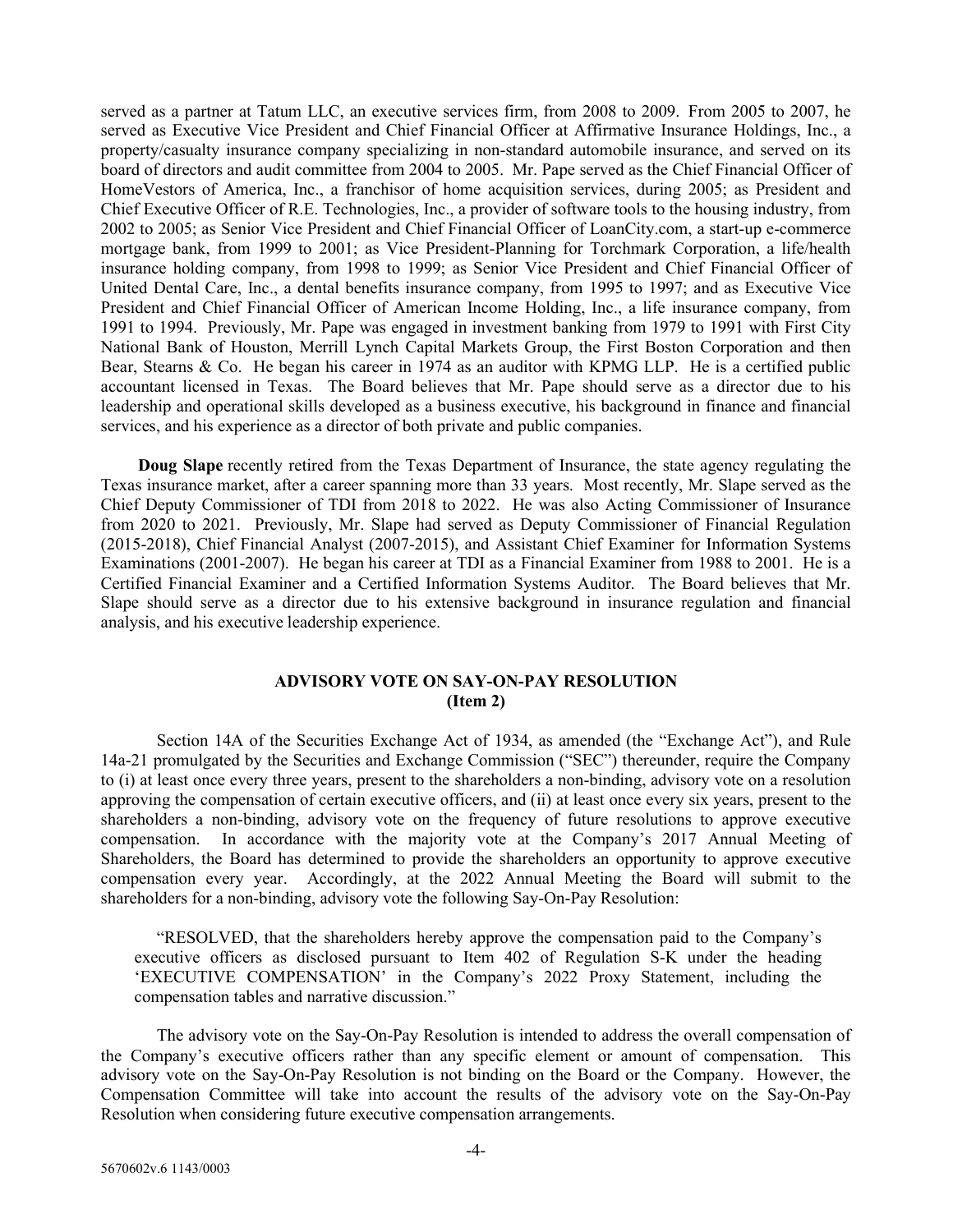#### The Board recommends a vote FOR approval of the Say-On-Pay Resolution.

A vote on the frequency of future such resolutions to approve executive compensation will be submitted to the shareholders not later than the 2023 Annual Meeting of Shareholders.

## OTHER BUSINESS (Item 3)

 The Board knows of no other business to be brought before the Annual Meeting. If, however, any other business should properly come before the Annual Meeting, the persons named in the accompanying proxy will vote the proxy as they in their discretion may deem appropriate, unless they are directed by the proxy to do otherwise.

#### BOARD OF DIRECTORS

#### Leadership Structure and Risk Oversight

 Mark E. Schwarz serves as the Chief Executive Officer and Executive Chairman of the Company. In such capacity, he functions as both the chairman of the Board and an executive officer with responsibilities for day-to-day leadership, strategy and operations, as well as management of the Company's investment portfolio. The Company does not have a lead independent director. The Board believes that this leadership structure is appropriate because it provides the Company the greatest benefit of Mr. Schwarz's business and investment expertise. The Board also believes that, as a result of his significant beneficial ownership of Common Stock, Mr. Schwarz's multiple roles enhance the focus of both management and the Board on building shareholder value. (See, Principal Shareholders and Stock Ownership of Management.)

 The Board is responsible for providing general oversight over all of the Company's strategies, operations and affairs, including its management of risk. The Board and its standing committees regularly discuss material risk exposures, the potential impact of such exposures on the Company and the efforts of management to mitigate the identified risks. The Company has adopted enterprise risk management policies based on the Integrated Framework of the Committee of Sponsoring Organizations. Executive management periodically report on the Company's risk management policies and practices to the Board and relevant standing committees. The Audit Committee reviews the Company's major financial risk exposures and a number of operational, compliance and strategic risks, including steps to monitor and manage those risks. The Nomination and Governance Committee also monitors the Company's corporate governance and certain compliance risks, while the Compensation Committee is primarily responsible for oversight of risks associated with employee relations and compensation strategy. The Board believes that its leadership structure supports the ability of the Board to effectively oversee the risk management policies and procedures of the Company.

#### Board Composition

 The Board is presently composed of Mark E. Schwarz, Scott T. Berlin, James H. Graves and Mark E. Pape. None of these directors was selected on the basis of any special arrangement or understanding with any other person. None of these directors bears any family relationship to any other director or to any other executive officer of the Company. The Board has determined that all of the incumbent directors other than Mr. Schwarz meet the current Nasdaq independence requirements. Information concerning the business experience of each of the director nominees is provided under Election of Directors.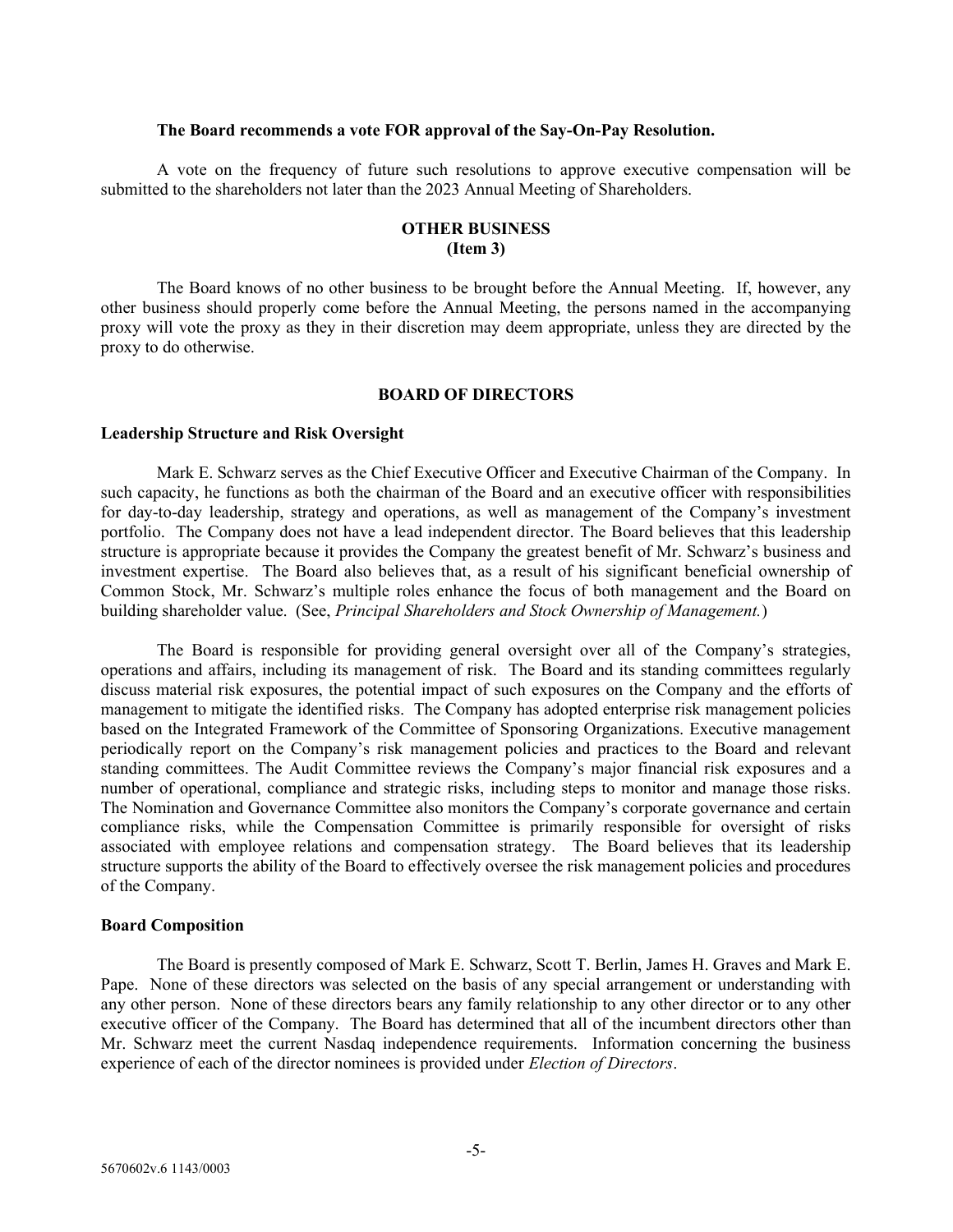### Board Committees

 Standing committees of the Board include the Audit Committee, the Nomination and Governance Committee, and the Compensation Committee. Messrs. Berlin, Graves and Pape currently serve on the standing committees set forth below. Mr. Schwarz does not presently serve on any of these standing committees.

|                 | Nomination and |            |           |
|-----------------|----------------|------------|-----------|
|                 | Audit          | Governance |           |
|                 | Committee      | Committee  | Committee |
| Scott T. Berlin |                |            |           |
| James H. Graves |                |            |           |
| Mark E. Pape    |                |            |           |

 Audit Committee. James H. Graves currently serves as chairman of the Audit Committee. The Board has determined that all members of the Audit Committee satisfy the current independence and experience requirements of Nasdaq and the SEC. The Board has also determined that Mr. Graves satisfies the requirements for an "audit committee financial expert" under applicable rules of the SEC and has designated Mr. Graves as its "audit committee financial expert."

 The Audit Committee oversees the conduct of the financial reporting processes of the Company, including (i) reviewing with management and the outside auditors the audited financial statements included in the Company's Annual Report, (ii) reviewing with management and the outside auditors the interim financial results included in the Company's quarterly reports filed with the SEC, (iii) discussing with management and the outside auditors the quality and adequacy of internal controls, and (iv) reviewing the independence of the outside auditors. (See, *Audit Committee Report*.) A copy of the Amended and Restated Audit Committee Charter is available for review on the Company's website at www.hallmarkgrp.com. The Audit Committee met eight times during 2021.

 Nomination and Governance Committee. Scott T. Berlin currently serves as chairman of the Nomination and Governance Committee. The Nomination and Governance Committee is responsible for advising the Board about the appropriate composition of the Board and its committees, identifying and evaluating candidates for Board service, recommending director nominees for election at annual meetings of shareholders or for appointment to fill vacancies, and recommending the directors to serve on each committee of the Board. The Nomination and Governance Committee is also responsible for periodically reviewing and making recommendations to the Board regarding corporate governance policies and responses to shareholder proposals. A copy of the Nomination and Governance Committee Charter is available for review on the Company's website at www.hallmarkgrp.com. The Nomination and Governance Committee did not meet during 2021.

 The Nomination and Governance Committee strives to identify and attract director nominees of personal integrity whose diversity of business background and experience will represent the interests of all shareholders. The Nomination and Governance Committee has not established any policy regarding specific minimum qualifications that must be met by a director nominee. However, factors considered in evaluating potential candidates include educational achievement, managerial experience, business acumen, financial sophistication, insurance industry expertise and strategic planning and policy-making skills. Depending upon the current needs of the Board, some factors may be weighed more or less heavily than others in the deliberations. The Nomination and Governance Committee evaluates the suitability of a potential director nominee on the basis of written information concerning the candidate, discussions with persons familiar with the background and character of the candidate and personal interviews with the candidate.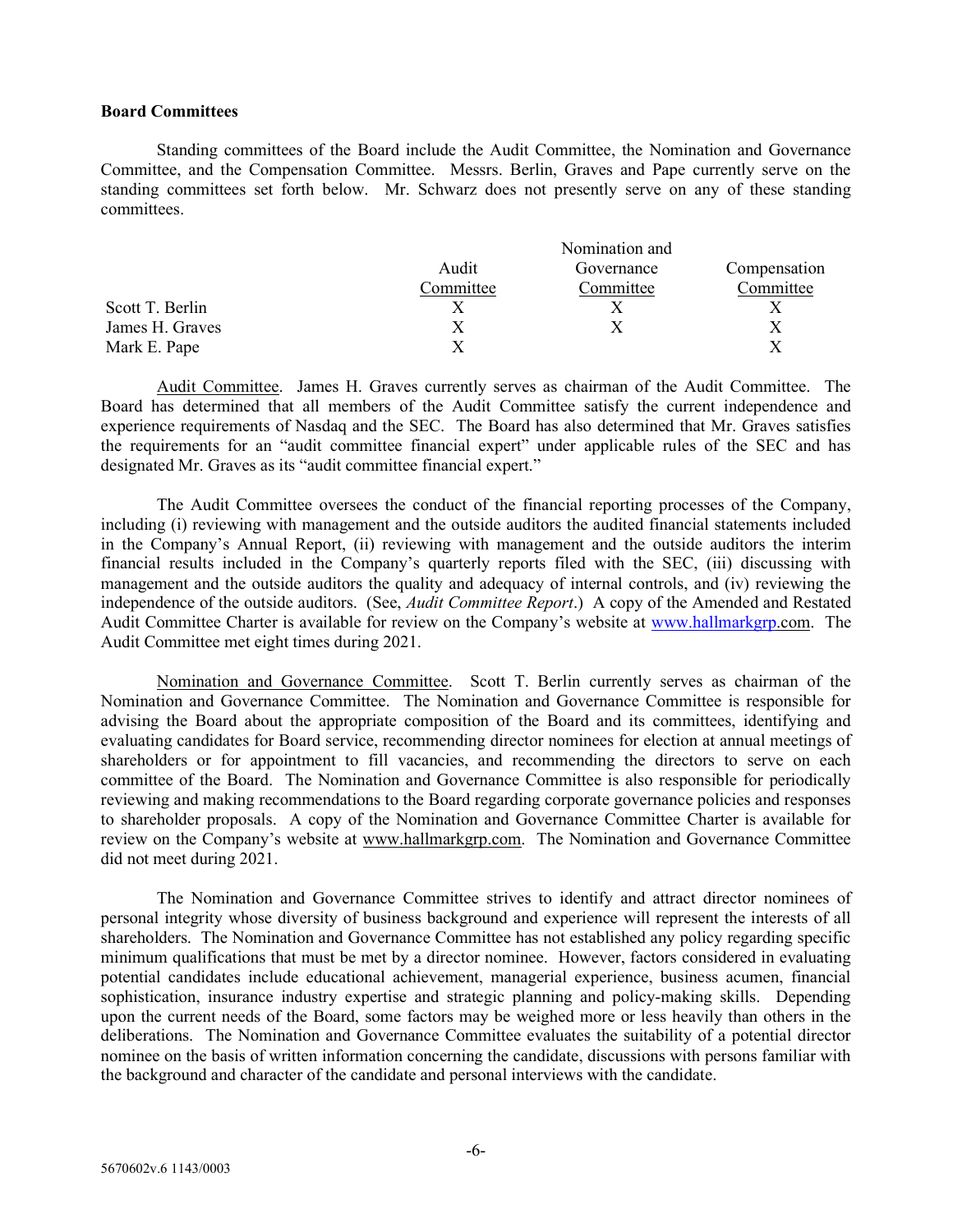The Nomination and Governance Committee will consider candidates for nomination to the Board from any reasonable source, including shareholder recommendations. The Nomination and Governance Committee does not evaluate candidates differently based on the source of the proposal. The Nomination and Governance Committee has not, and has no present intention to, use consultants or search firms to assist in the process of identifying and evaluating director candidates.

 Shareholders may recommend director candidates for consideration by the Nomination and Governance Committee by writing to its chairman in care of the Company's headquarters in Dallas, Texas, giving the candidate's name, contact information, biographical data and qualifications. A written statement from the candidate consenting to be named as a candidate and, if nominated and elected, to serve as a director should accompany any such recommendation. The Nomination and Governance Committee has not implemented any formal procedures for consideration of director nominees submitted by shareholders of the Company. The Nomination and Governance Committee has not received any recommendations of nominees for election to the Board at the 2022 Annual Meeting from any person or group beneficially owning more than five percent of the Common Stock.

 Compensation Committee. Mark E. Pape currently serves as chairman of the Compensation Committee. The Compensation Committee reviews, evaluates and recommends to the Board compensation policies of the Company with respect to directors, executive officers and senior management. The Compensation Committee also administers the Company's 2015 Long Term Incentive Plan (the "2015 LTIP"). A copy of the Compensation Committee Charter is available for review on the Company's website at www.hallmarkgrp.com. The Compensation Committee met three times during 2021.

 The Compensation Committee has the authority to approve the compensation of the directors, executive officers and senior management of the Company. The Compensation Committee also has the authority to grant equity awards under the 2015 LTIP. The Compensation Committee does not delegate any of its authority to any other person. The Executive Chairman and Chief Executive Officer of the Company provide recommendations to the Compensation Committee concerning most of these compensation decisions. Neither the Company nor the Compensation Committee currently engages any consultant to assist in the review of director or executive officer compensation.

## Attendance at Meetings

 The Board held four meetings during 2021. Various matters were also approved by the unanimous written consent of the directors during the last fiscal year. Each director attended at least 75% of the aggregate of (i) the total number of meetings of the Board, and (ii) the total number of meetings held by all committees of the Board on which such director served. The Company has no formal policy with respect to the attendance of Board members at the Annual Meeting but encourages all incumbent directors and all director nominees to attend each annual meeting of shareholders. All directors attended the Company's 2021 Annual Meeting of Shareholders.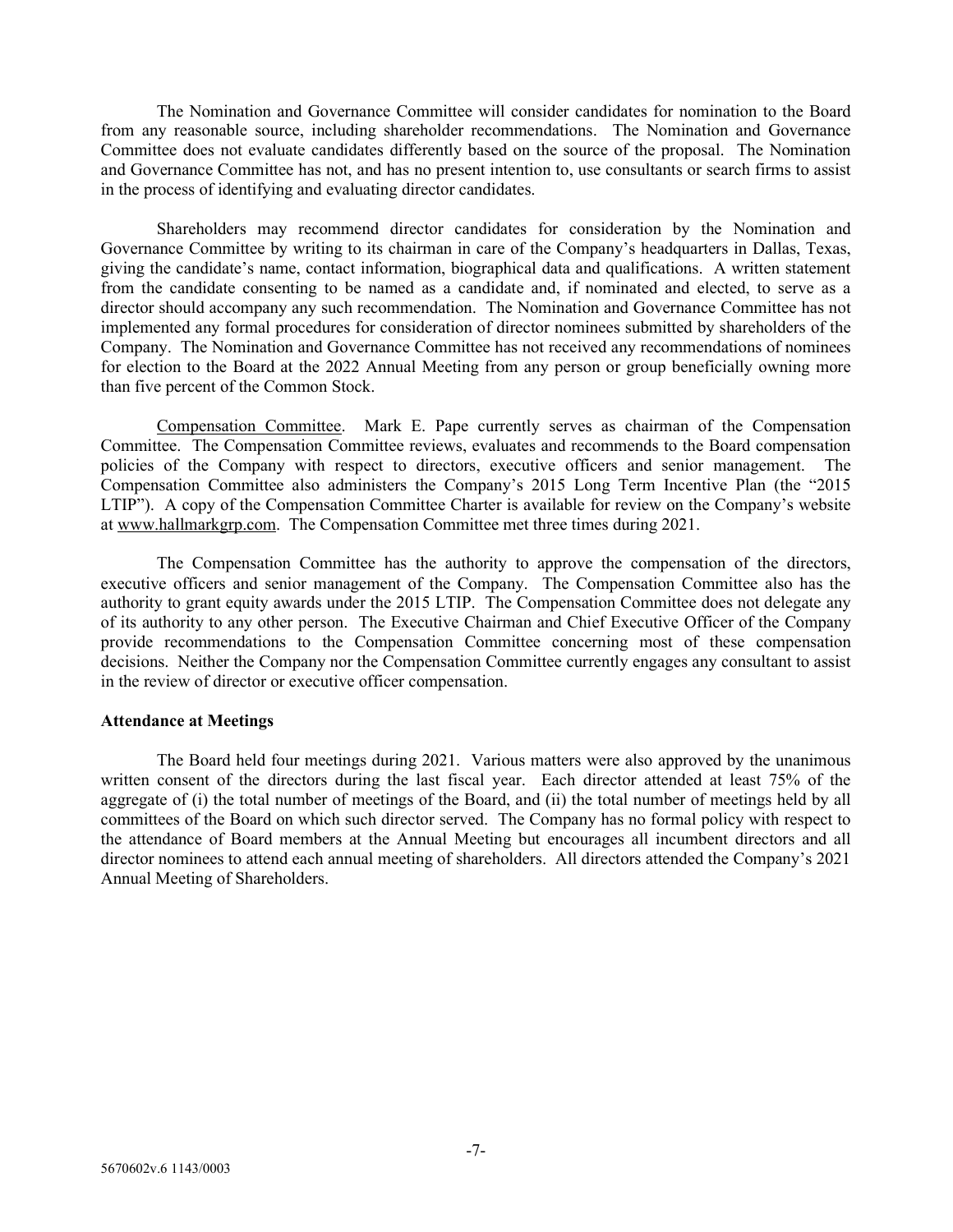## Board Diversity Matrix

 The following table sets forth Board level diversity information based on voluntary selfidentification of incumbent directors as of May 25, 2022.

| <b>Board Diversity Matrix as of May 25, 2022</b> |             |        |                       |                                      |  |
|--------------------------------------------------|-------------|--------|-----------------------|--------------------------------------|--|
| <b>Total Number of Directors: 4</b>              |             |        |                       |                                      |  |
|                                                  | <b>Male</b> | Female | Non-<br><b>Binary</b> | Did Not<br><b>Disclose</b><br>Gender |  |
| <b>Part I: Gender Identity</b>                   |             |        |                       |                                      |  |
| <b>Directors</b>                                 | 4           | 0      | $\Omega$              | 0                                    |  |
| Part II: Demographic Background                  |             |        |                       |                                      |  |
| African American or Black                        |             |        |                       |                                      |  |
| Alaskan Native or Native American                |             |        |                       |                                      |  |
| Asian                                            |             |        |                       |                                      |  |
| Hispanic or Latinx                               |             |        | 0                     |                                      |  |
| Native Hawaiian or Pacific Islander              |             |        |                       |                                      |  |
| White                                            |             |        |                       |                                      |  |
| Two or More Races or Ethnicities                 | 0           |        | $\Omega$              |                                      |  |
| LGBTO+                                           |             |        |                       |                                      |  |
| Did Not Disclose Demographic Background          |             |        |                       |                                      |  |

## Compensation of Directors in 2021 Fiscal Year

 The Company's standard compensation arrangement for each non-employee director is currently a \$30,000 annual retainer plus a fee of \$1,500 for each Board meeting attended in person or telephonically and a fee of \$750 for each committee meeting attended in person or telephonically. The chairman of the Audit Committee also receives an additional \$7,500 annual retainer. No other cash compensation was paid to any non-employee director during 2021. The Compensation Committee also periodically grants stock options to the directors of the Company. However, no stock options were granted to any of the non-employee directors of the Company during 2021.

 The following table sets forth information concerning the compensation of the non-employee directors of the Company for the fiscal year ended December 31, 2021.

| <b>Name</b>     | <b>Fees Earned or</b><br>Paid in Cash (\$) | Option<br>Awards (\$) | <b>All Other</b><br><b>Compensation (\$)</b> | Total(S) |
|-----------------|--------------------------------------------|-----------------------|----------------------------------------------|----------|
| Scott T. Berlin | 44,250                                     |                       |                                              | 44,250   |
| James H. Graves | 51,750                                     |                       | ---                                          | 51,750   |
| Mark E. Pape    | 44,250                                     | ---                   |                                              | 44,250   |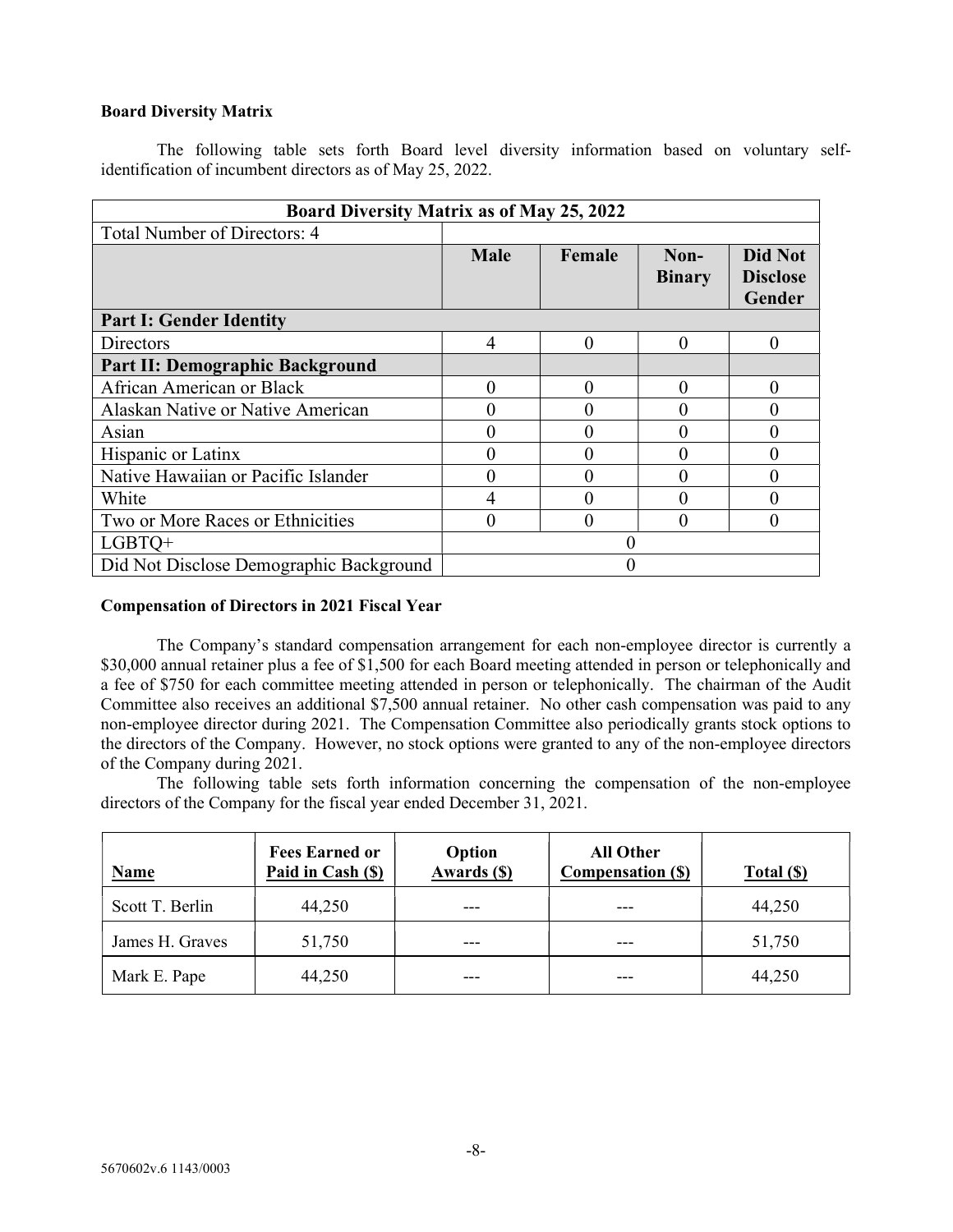### Shareholder Communications

 The Board believes that, in light of the accessibility of its directors to informal communications, a formal process for shareholders to communicate with directors is unnecessary. Any shareholder communication sent to the Board, either generally or in care of the Executive Chairman, will be forwarded to members of the Board without screening. Any shareholder communication to the Board should be addressed in care of the Executive Chairman and transmitted to the Company's headquarters in Dallas, Texas. In order to assure proper handling, the transmittal envelope should include a notation indicating "Board Communication" or "Director Communication." All such correspondence should identify the author as a shareholder and clearly state whether the intended recipients are all members of the Board or only specified directors. The Executive Chairman will circulate all such correspondence to the appropriate directors.

## EXECUTIVE OFFICERS

The following persons are currently the only executive officers of the Company:

| <b>Name</b>           | <u>Age</u> | Position(s) with the Company                                |
|-----------------------|------------|-------------------------------------------------------------|
| Mark E. Schwarz       | 61         | Director, Executive Chairman and Chief Executive<br>Officer |
| Christopher J. Kenney | 59         | President, Chief Financial Officer and Secretary            |

 Each executive officer serves at the will of the Board. No executive officer was selected on the basis of any special arrangement or understanding with any other person. No executive officer bears any family relationship to any other executive officer or to any other director or nominee for director of the Company. No director, nominee for director or executive officer of the Company has been involved in any legal proceedings that would be material to an evaluation of the management of the Company. Information concerning the business experience of Mark E. Schwarz is provided under Election of Directors.

Christopher J. Kenney was promoted to the office of President on January 9, 2022, and has served as Chief Financial Officer of the Company since May 2021. Previously, Mr. Kenney had served as Chief Accounting Officer of the Company since 2020 and Senior Vice President of Accounting of the Company since 2004. From 2003 to 2004, he served as Senior Vice President of Accounting for Affirmative Insurance Holdings, Inc. From 2000 to 2003, Mr. Kenney served as Controller of Associates Insurance Group, a subsidiary of The Travelers Companies, Inc. From 1994 to 2000, he served in various accounting roles with Associates Insurance Group, the insurance division of Associates First Capital Corporation, rising to the position of Controller. Mr. Kenney is a Certified Public Accountant licensed in Texas.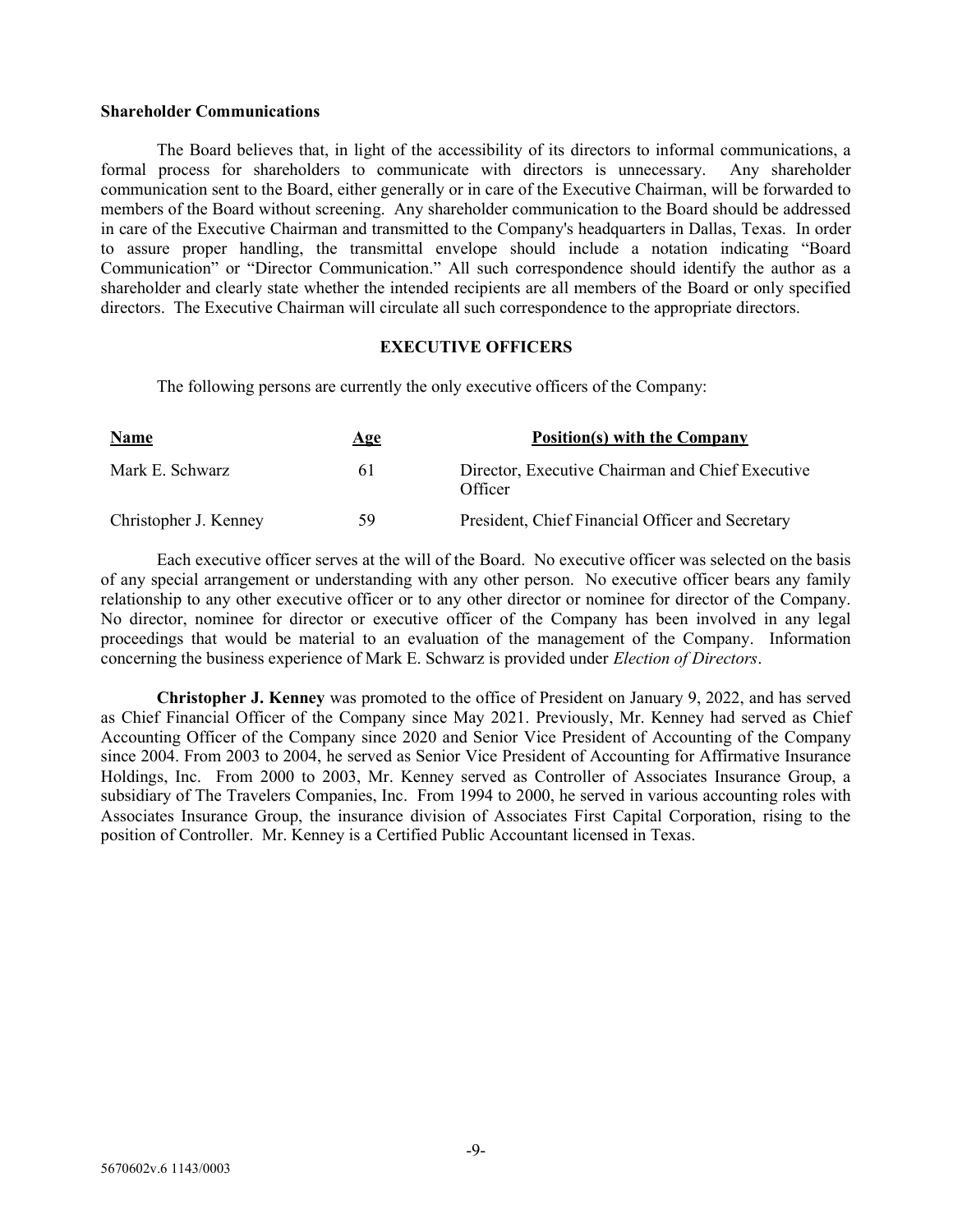## EXECUTIVE COMPENSATION

## Summary Compensation Table

 The following table sets forth information for the fiscal years ended December 31, 2021 and 2020 concerning the compensation of every person who served as an executive officer of the Company at any time during 2021 (the "Named Executive Officers").

| Name and<br><b>Principal Position</b>                                       | <u>Year</u>  | Salary (\$)        | <b>Bonus</b> (\$) | <b>Stock</b><br>Awards $(\mathbf{S})^1$ | <b>All Other</b><br>Compensation<br>$\left( \mathbb{S}\right)^2$ | Total (\$)         |
|-----------------------------------------------------------------------------|--------------|--------------------|-------------------|-----------------------------------------|------------------------------------------------------------------|--------------------|
| Mark E. Schwarz<br>Executive Chairman;<br>Director                          | 2021<br>2020 | 195,000<br>195,000 |                   | 536,245                                 | 4,388<br>13,739                                                  | 735,633<br>208,739 |
| Naveen Anand <sup>3</sup><br>President;<br>Chief Executive Officer          | 2021<br>2020 | 525,000            |                   |                                         | 623                                                              | 525,623            |
| Christopher J. Kenney <sup>4</sup><br>President;<br>Chief Financial Officer | 2021<br>2020 | 268,750<br>227,146 | 75,000<br>25,000  | 192,498                                 | 12,408<br>14.004                                                 | 548,656<br>266,150 |

- 1 Reflects the fair value of restricted stock unit awards estimated on the date of grant based on the probable outcome of certain performance conditions. Assumptions used in calculating the grant date fair value are included in Note 13 to the Company's audited financial statements included in its Annual Report on Form 10-K for the year ended December 31, 2021. Assuming that the highest level of performance conditions will be achieved, the grant date fair value of the 2021 awards would be \$804,367 for Mr. Schwarz and \$288,747 for Mr. Kenney.
- 2 Represents the employee portion of life, disability and health insurance premiums paid by the Company and the Company's matching contributions to employee 401(k) accounts.
- 3 Mr. Anand's employment with the Company ended on February 12, 2021.
- 4 Mr. Kenney was promoted to Chief Financial Officer of the Company effective May 27, 2021.

## Employment Agreements

 In connection with the grant of restricted stock units during 2015, the Company entered into a Confidentiality and Non-Solicitation Agreement with Mr. Kenney pursuant to which severance is payable in an amount equal to at least six months of base salary in the event that he has been terminated from employment without cause. The Company does not otherwise have employment agreements with any of its current executive officers.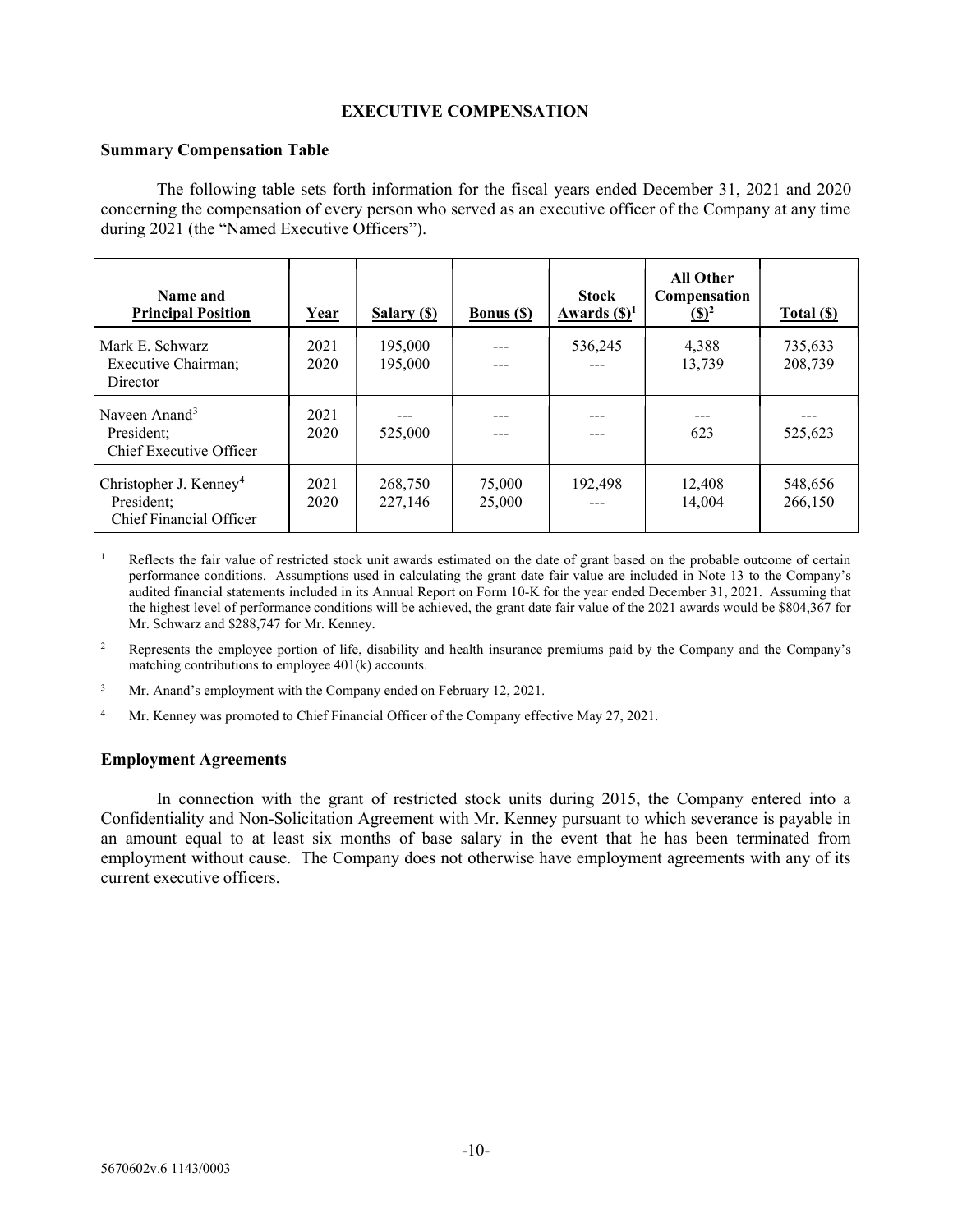## Outstanding Equity Awards at 2021 Fiscal Year-End

 The following table sets forth information concerning all equity awards to the Named Executive Officers which were outstanding as of December 31, 2021, consisting of unexercised stock options and unvested restricted stock units granted under the 2005 LTIP and the 2015 LTIP.

|                           | <b>Option Awards</b>    |                                                              |                               |                                  |                            | <b>Stock Awards</b>                                                                                                        |                                                                                                                                  |
|---------------------------|-------------------------|--------------------------------------------------------------|-------------------------------|----------------------------------|----------------------------|----------------------------------------------------------------------------------------------------------------------------|----------------------------------------------------------------------------------------------------------------------------------|
|                           | <b>Options</b>          | <b>Number of Securities</b><br><b>Underlying Unexercised</b> | Option                        | Option                           |                            | Number of<br><b>Unearned</b><br><b>Shares</b><br>Underlying<br><b>Restricted</b><br><b>Stock Units</b><br><b>That Have</b> | <b>Market Value</b><br>of Unearned<br><b>Shares</b><br>Underlying<br><b>Restricted</b><br><b>Stock Units</b><br><b>That Have</b> |
| Name                      | Exer-<br>cisable $(\#)$ | Unexer-<br>cisable $(\#)$                                    | <b>Exercise</b><br>Price (\$) | <b>Expiration</b><br><b>Date</b> | Award<br>Date <sup>1</sup> | <b>Not Vested</b><br>$(\pm)^2$                                                                                             | <b>Not Vested</b><br>$\left( \mathbb{S}\right)^2$                                                                                |
| Mark E. Schwarz           |                         | ---                                                          | ---                           |                                  | 12/21/2021                 | 127,374                                                                                                                    | 554,077                                                                                                                          |
| Naveen Anand <sup>3</sup> |                         | ---                                                          | ---                           | ---                              |                            |                                                                                                                            |                                                                                                                                  |
| Christopher J.<br>Kenney  |                         |                                                              |                               | ---                              | 09/16/2019<br>12/21/2021   | 1,409<br>45,724                                                                                                            | 6,129<br>198,899                                                                                                                 |

1 Restricted stock units awarded in 2019 vest March 31, 2022, and restricted stock units awarded in 2021 vest up to 50% on March 31, 2024, up to a cumulative 80% on March 31, 2025, and up to a cumulative 100% on March 31, 2026.

2 Based on achieving the threshold performance criteria and the closing market price of the Company's common stock of \$4.35 on December 31, 2021.

3 All of Mr. Anand's outstanding equity awards expired when his employment with the Company ended on February 12, 2021.

## Equity Compensation Plan Information

 The following table sets forth information regarding shares of the Common Stock authorized for issuance under the Company's equity compensation plans as of December 31, 2021.

| <b>Plan Category</b>                                                                                | Number of securities to be.<br>issued upon exercise of<br>outstanding options, warrants<br>and rights | Weighted-average<br>exercise price of<br>outstanding options,<br>warrants and rights | <b>Number of securities</b><br>remaining available for future<br>issuance under equity<br>compensation plans<br>[excluding securities reflected<br>in column $(a)$ <sup>1</sup> |
|-----------------------------------------------------------------------------------------------------|-------------------------------------------------------------------------------------------------------|--------------------------------------------------------------------------------------|---------------------------------------------------------------------------------------------------------------------------------------------------------------------------------|
|                                                                                                     | (a)                                                                                                   | (b)                                                                                  | (c)                                                                                                                                                                             |
| Equity compensation plans approved by<br>security holders<br>Equity compensation plans not approved |                                                                                                       |                                                                                      | 1,069,896                                                                                                                                                                       |
| by security holders<br>Total                                                                        |                                                                                                       |                                                                                      | 1,069,896                                                                                                                                                                       |

1 Securities remaining available for future issuance are net of a maximum of 872,532 shares of common stock issuable pursuant to outstanding restricted stock units, subject to applicable vesting requirements and performance criteria. See Note 13 to the Company's audited financial statements included in its Annual Report on Form 10-K for the year ended December 31, 2021.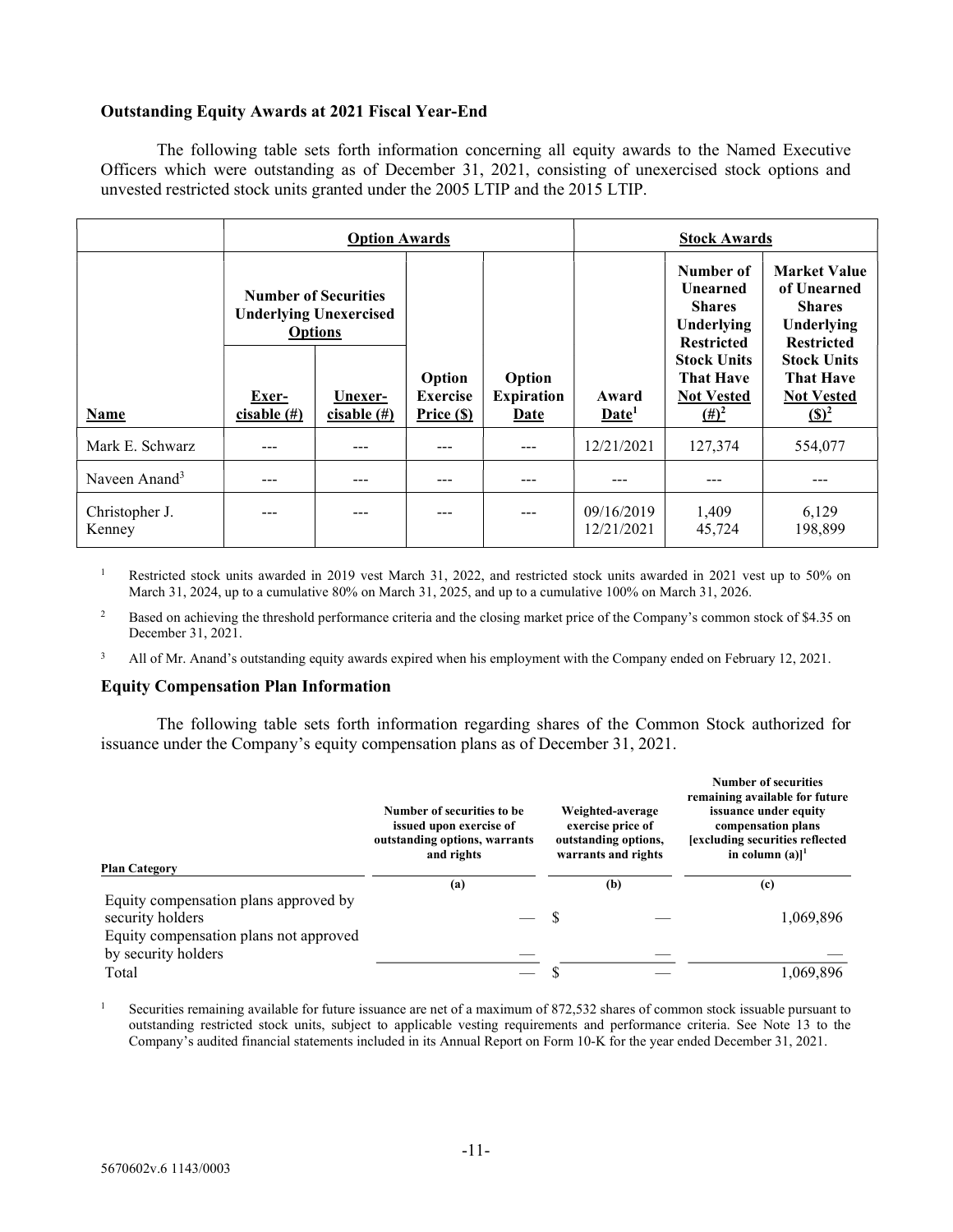#### CERTAIN RELATIONSHIPS AND TRANSACTIONS

 The Executive Chairman of the Company, Mark E. Schwarz, is the sole trustee of the Schwarz 2012 Family Trust ("Schwarz Trust"), which entity is the sole shareholder of NCM Services, Inc. ("NCMS"), which entity is the sole member of Newcastle Capital Group, L.L.C. ("NCG"), which entity is the sole general partner of Newcastle Capital Management, L.P. ("NCM"), which entity is the sole general partner of Newcastle Partners, L.P. ("Newcastle Fund"). As a result of these relationships, Mr. Schwarz has sole investment and voting control over the shares of Common Stock beneficially owned by NCMS, NCM and the Newcastle Fund, which collectively are the largest holders of the Common Stock of the Company. (See, Principal Shareholders and Stock Ownership of Management.)

 Also as a result of these relationships, the Company, Mr. Schwarz, NCG, NCM and the Newcastle Fund may be deemed a "group" for purposes of Section 13(d)(3) of the Securities Exchange Act of 1934 with respect to their respective investments in Rave Restaurant Group, Inc. ("Rave"), an operator and franchisor of pizza restaurants in which Mr. Schwarz serves as Chairman of the board of directors. The Company presently owns an aggregate of 2,246,086 shares of the common stock of Rave, which it acquired at an average price of \$1.52 per share in the open market, in shareholder rights offerings and upon conversion of 4% Convertible Senior Notes due 2022. As a result, the Company currently beneficially owns approximately 12.5% of the total outstanding common stock of Rave. The Company previously owned \$346,200 principal amount of 4% Convertible Senior Notes due 2022 issued by Rave at par value in connection with a shareholder rights offering, which notes were fully repaid by Rave at maturity on February 15, 2022. The Company has no other financial transactions, arrangements or relationships with Rave.

## CODE OF ETHICS

 The Board has adopted a Code of Ethics applicable to all of the Company's employees, officers and directors. The Code of Ethics covers compliance with law; fair and honest dealings with the Company, its competitors and others; full, fair and accurate disclosure to the public; and procedures for compliance with the Code of Ethics. This Code of Ethics is posted on the Company's website at www.hallmarkgrp.com.

## DELINQUENT SECTION 16(a) REPORTS

The Company's executive officers, directors and beneficial owners of more than 10% of the Common Stock are required to file reports of ownership and changes in ownership of the Common Stock with the SEC. Based solely on the Company's review of the reports that have been filed by or on behalf of such persons and information provided to the Company by individual directors, executive officers and beneficial owners, the Company believes that all such reports were timely filed during and with respect to the fiscal year ended December 31, 2021.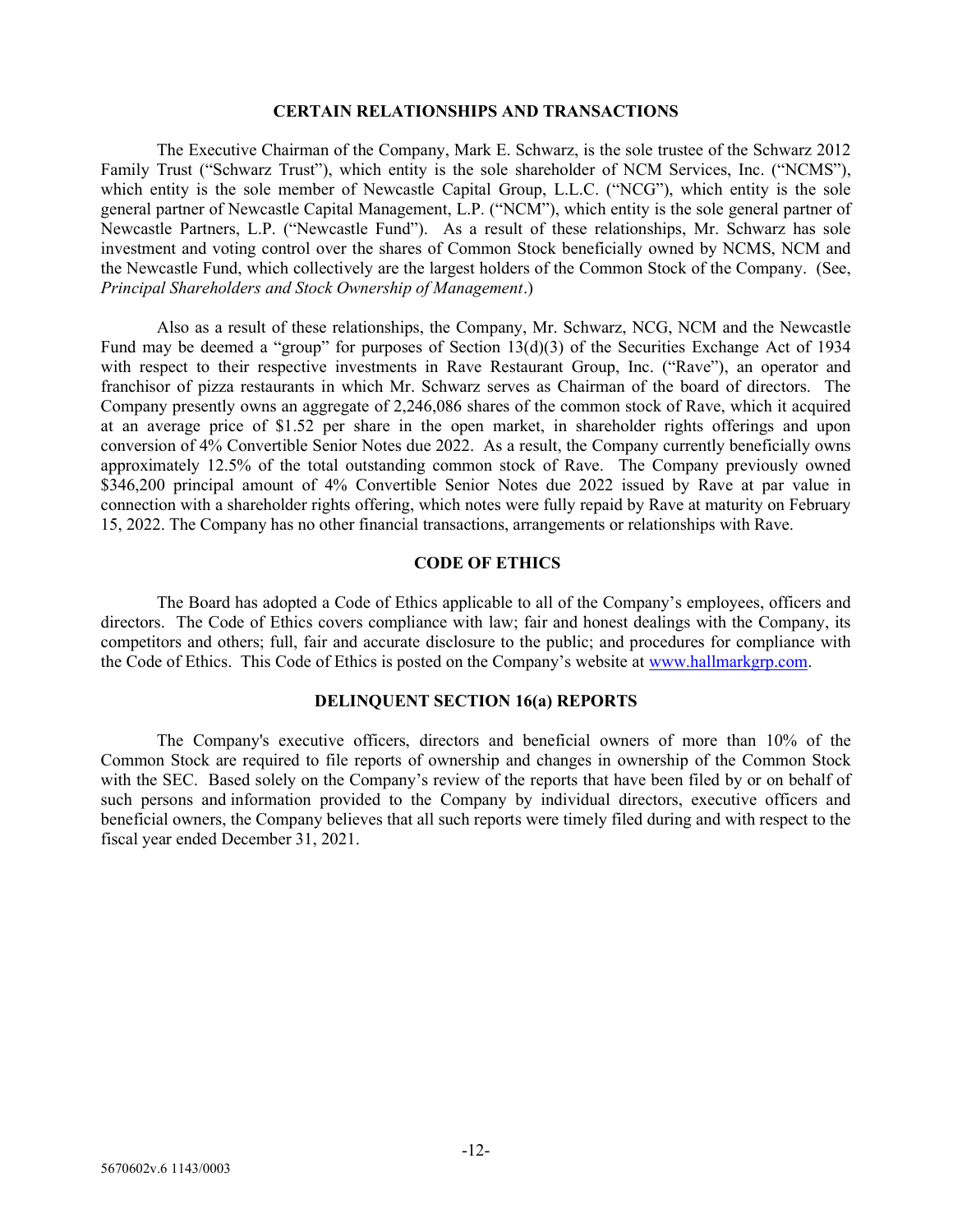#### PRINCIPAL SHAREHOLDERS AND STOCK OWNERSHIP OF MANAGEMENT

 The following table and the notes thereto set forth certain information regarding the beneficial ownership of the Common Stock as of the Record Date by (i) each Named Executive Officer, director, and nominee of the Company, (ii) all Named Executive Officers and directors of the Company as a group; and (iii) each other person known to the Company to own beneficially more than five percent of the presently outstanding Common Stock. Except as otherwise indicated, (a) the persons identified in the table have sole voting and dispositive power with respect to the shares shown as beneficially owned by them, (b) the mailing address for all persons is the same as that of the Company, and (c) the current directors and executive officers have not pledged any of such shares as security.

| <b>Shareholder</b>                                                    | <b>No. of Shares</b><br><b>Beneficially Owned</b> | <b>Percent of Class</b><br><b>Beneficially Owned</b> |
|-----------------------------------------------------------------------|---------------------------------------------------|------------------------------------------------------|
| Mark E. Schwarz <sup>1</sup>                                          | 5,055,490                                         | 27.8                                                 |
| Naveen Anand <sup>2</sup>                                             | 77,400                                            | $\ast$                                               |
| Christopher J. Kenney                                                 | 5,348                                             | $\ast$                                               |
| Scott T. Berlin                                                       | 45,250                                            | *                                                    |
| James H. Graves                                                       | 23,498                                            | *                                                    |
| Mark E. Pape                                                          |                                                   | ---                                                  |
| Doug Slape                                                            |                                                   | ---                                                  |
| All Named Executive Officers and<br>directors, as a group (6 persons) | 5,206,986                                         | 28.7                                                 |
| Newcastle Partners, L.P. <sup>2</sup>                                 | 3,730,432                                         | 20.5                                                 |
| NCM Services, Inc. <sup>3</sup>                                       | 949,702                                           | 5.2                                                  |

\* Represents less than 1%.

1 Includes 202,580 shares owned by Mr. Schwarz, 949,702 shares owned by NCMS, 172,776 shares owned by NCM and 3,730,432 shares owned by the Newcastle Fund. (See, Certain Relationships and Transactions.)

<sup>2</sup> As of the date of termination of employment.

<sup>3</sup> Does not include shares directly owned by Mark E. Schwarz, NCMS or NCM. (See, *Certain Relationships and Transaction* and Note 1, above.)

4 Does not include shares directly owned by Mark E. Schwarz, NCM or the Newcastle Fund. (See, Certain Relationships and Transaction and Note 1, above.)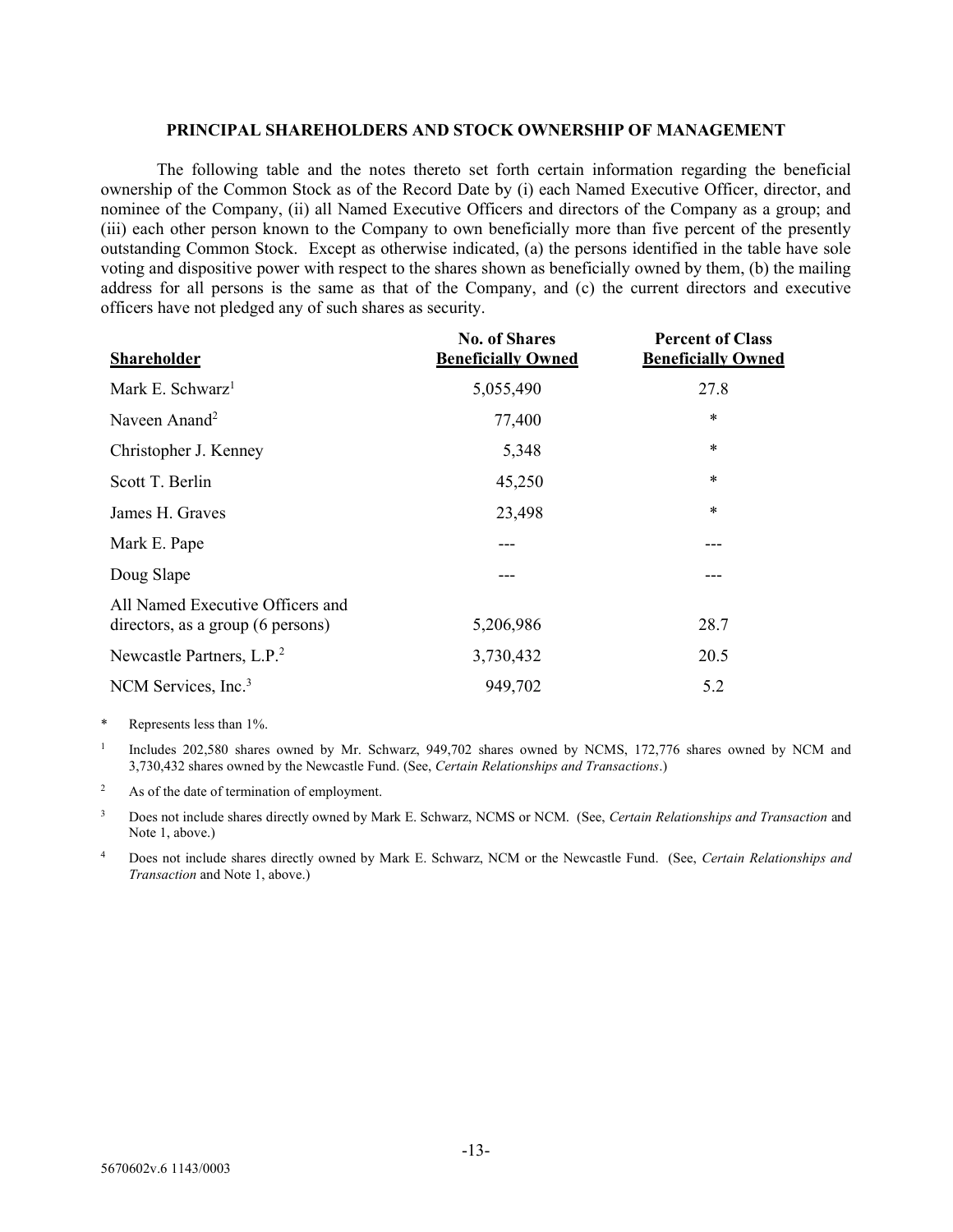#### AUDIT COMMITTEE REPORT

 The Audit Committee is composed of three independent directors and operates under a written charter adopted by the Board in accordance with applicable rules of the SEC and Nasdaq. A copy of the Amended and Restated Audit Committee Charter is posted on the Company's website at www.hallmarkgrp.com.

 The primary purpose of the Audit Committee is to assist the Board in fulfilling its responsibility to oversee management's conduct of the Company's financial reporting process. In discharging its oversight role, the Audit Committee is empowered to investigate any matter brought to its attention with full access to all books, records, facilities and personnel of the Company and is authorized to retain outside counsel, auditors or other experts for this purpose. Subject to any action that may be taken by the full Board, the Audit Committee also has the authority and responsibility to select, evaluate and, where appropriate, replace the Company's independent registered public accountants.

 The Company's management is responsible for preparing the Company's financial statements and the independent registered public accountants are responsible for auditing those financial statements. The role of the Audit Committee is to monitor and oversee these processes.

 In this context, the Audit Committee has reviewed and discussed the consolidated financial statements with both management and the independent registered public accountants. The Audit Committee also discussed with the independent registered public accountants the matters required to be discussed under Public Company Accounting Oversight Board ("PCAOB") AS 1301, Communications with Audit Committees. The Audit Committee received from the independent registered public accountants the written disclosures regarding independence required by PCAOB Rule 3526, Communication with Audit Committees Concerning Independence, and the Audit Committee discussed with the independent registered public accountants their independence.

 Based on the Audit Committee's review and discussions with management and the independent registered public accountants, the Audit Committee recommended to the Board that the audited financial statements be included in the Company's Annual Report on Form 10-K filed with the SEC for the year ended December 31, 2021.

> Respectfully submitted by the Audit Committee: James H. Graves (chairman) Scott T. Berlin Mark E. Pape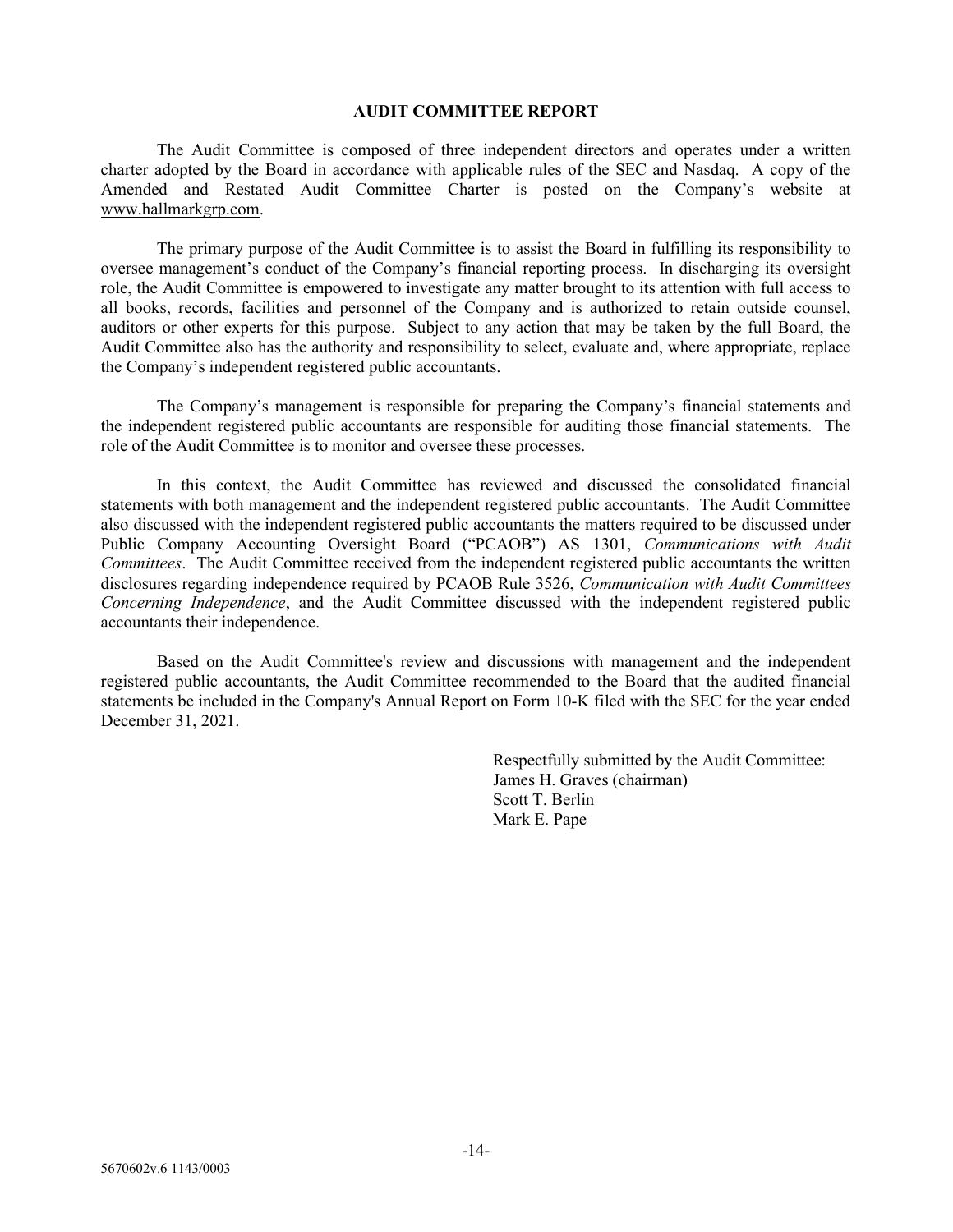## INDEPENDENT REGISTERED PUBLIC ACCOUNTANTS

 BDO USA, LLP ("BDO") served as the Company's independent registered public accounting firm for the fiscal year ending December 31, 2018 and was initially engaged in such capacity for the fiscal year ending December 31, 2019. On March 5, 2020, the Company dismissed BDO as its independent registered public accounting firm prior to completion of their audit of the financial statements of the Company for the fiscal year ended December 31, 2019. On March 12, 2020, the Company engaged Baker Tilly Virchow Krause, LLP ("BT") as its independent registered public accounting firm to audit the Company's financial statements for the year ended December 31, 2019, which had not been completed by BDO. The decisions to dismiss BDO and retain BT were approved by the Audit Committee. BT has also audited the Company's financial statements for the years ended December 31, 2020 and December 31, 2021.

 The following table presents fees for professional services rendered by BT for the audit of the Company's consolidated financial statements for the fiscal years ended December 31, 2021 and 2020, respectively, as well as fees billed for other services rendered by BT during each of such periods.

|                                 | <b>Fiscal 2021</b> | <b>Fiscal 2020</b> |
|---------------------------------|--------------------|--------------------|
| Audit Fees <sup>1</sup>         | 1,383,879          | \$1,200,000        |
| Audit-Related Fees <sup>2</sup> |                    | 15,474<br>\$       |
| Tax Fees                        |                    |                    |
| All Other Fees                  |                    |                    |

<sup>1</sup> Reflects fees for audit services of BT for the indicated fiscal year, all or a portion of which fees were paid in the subsequent fiscal year.

2 Reflects fees paid to BT in 2020 in connection with the analysis of a loss portfolio transfer transaction and other potential transactions. See Note 7 to the Company's audited financial statements included in its Annual Report on Form 10-K for the year ended December 31, 2021.

 The current policy of the Audit Committee is to review and approve all proposed audit and non-audit services prior to the engagement of independent registered public accountants to perform such services. Review and approval of such services generally occur at the Audit Committee's regularly scheduled quarterly meetings. In situations where it is impractical to wait until the next regularly scheduled quarterly meeting, the Audit Committee has delegated to its chairman the authority to approve audit and non-audit services. Any audit or non-audit services approved pursuant to such delegation of authority must be reported to the full Audit Committee at its next regularly scheduled meeting. During fiscal 2021 and 2020, all audit and non-audit services performed by BT were in accordance with the policies and procedures established by the Audit Committee.